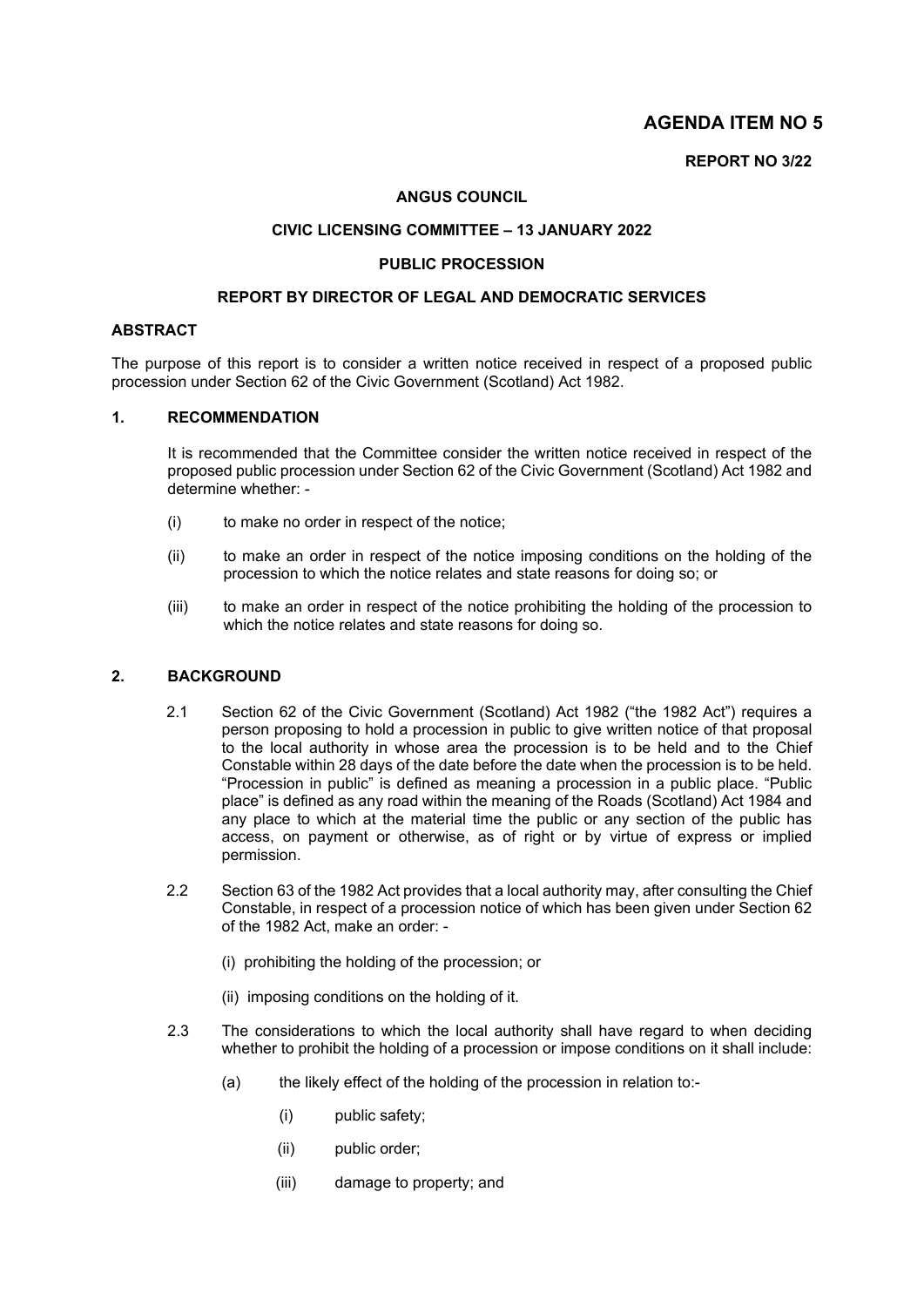- (iv) disruption of the life of the community;
- (b) the extent to which the containment of risks arising from the procession would (whether by itself or in combination with any other circumstances) place an excessive burden on the police;
- (c) where the person proposing to hold the procession has previously held one in the area of the authority or the persons likely to take part in the procession, or some of them, are the same persons as took part in one previously held in that area, or some of them:-
	- (i) whether the previous procession was held in breach of a prohibition under this section on its being held or of a condition so imposed on the holding of it;
	- (ii) whether any guidance or code of conduct issued by the authority as to the holding of the previous procession or as to the holding of processions generally was followed; and
	- (iii) the effect of the previous procession in relation to the matters mentioned in sub-paragraphs (i) to (iv) of paragraph (a) above and in paragraph (b) above.

Where a local authority makes an order prohibiting the holding of a procession or imposing conditions on the holding of it, it must deliver to the person who gave notice of it a copy of the order and a statement of reasons for it.

- 2.4 A person who has been given notice of an order prohibiting the holding of a procession or imposing conditions on the holding of it can appeal against such an order to the sheriff within 14 days from the date on which the copy of the order and statement of reasons were received by the appellant. On good cause being shown, the sheriff may hear an appeal under this section notwithstanding that it was not lodged within the 14 days referred to above. The sheriff may uphold an appeal under this section only if he considers that the local authority in arriving at their decision to make the order—
	- (a) erred in law;
	- (b) based their decision on any incorrect material fact;
	- (c) exercised their discretion in an unreasonable manner; or
- 2.5 Section 65A of the 1982 Act provides that a local authority shall, in carrying out functions in relation to public processions, have regard to any guidance in that respect issued by the Scottish Ministers. The current Guidance issued by the Scottish Ministers can be found here: -

[https://www.webarchive.org.uk/wayback/archive/20150219164504/http://www.gov.sc](https://www.webarchive.org.uk/wayback/archive/20150219164504/http:/www.gov.scot/Publications/2006/12/06144351/2) [ot/Publications/2006/12/06144351/2](https://www.webarchive.org.uk/wayback/archive/20150219164504/http:/www.gov.scot/Publications/2006/12/06144351/2)

2.6 The Committee's attention is drawn to Paragraph 10 of the current Guidance which provides:-

*Article 11 of the European Convention on Human Rights*

- 10 It is important for your local authority to keep in mind that the 'right to freedom of peaceful assembly' is protected by the European Convention on Human Rights. In particular, Article 11 of the European Convention on Human Rights sets out this right. The right to 'free assembly' is not an absolute one, and can be restricted if needed to:
	- protect national security or public safety;
	- prevent disorder or crime;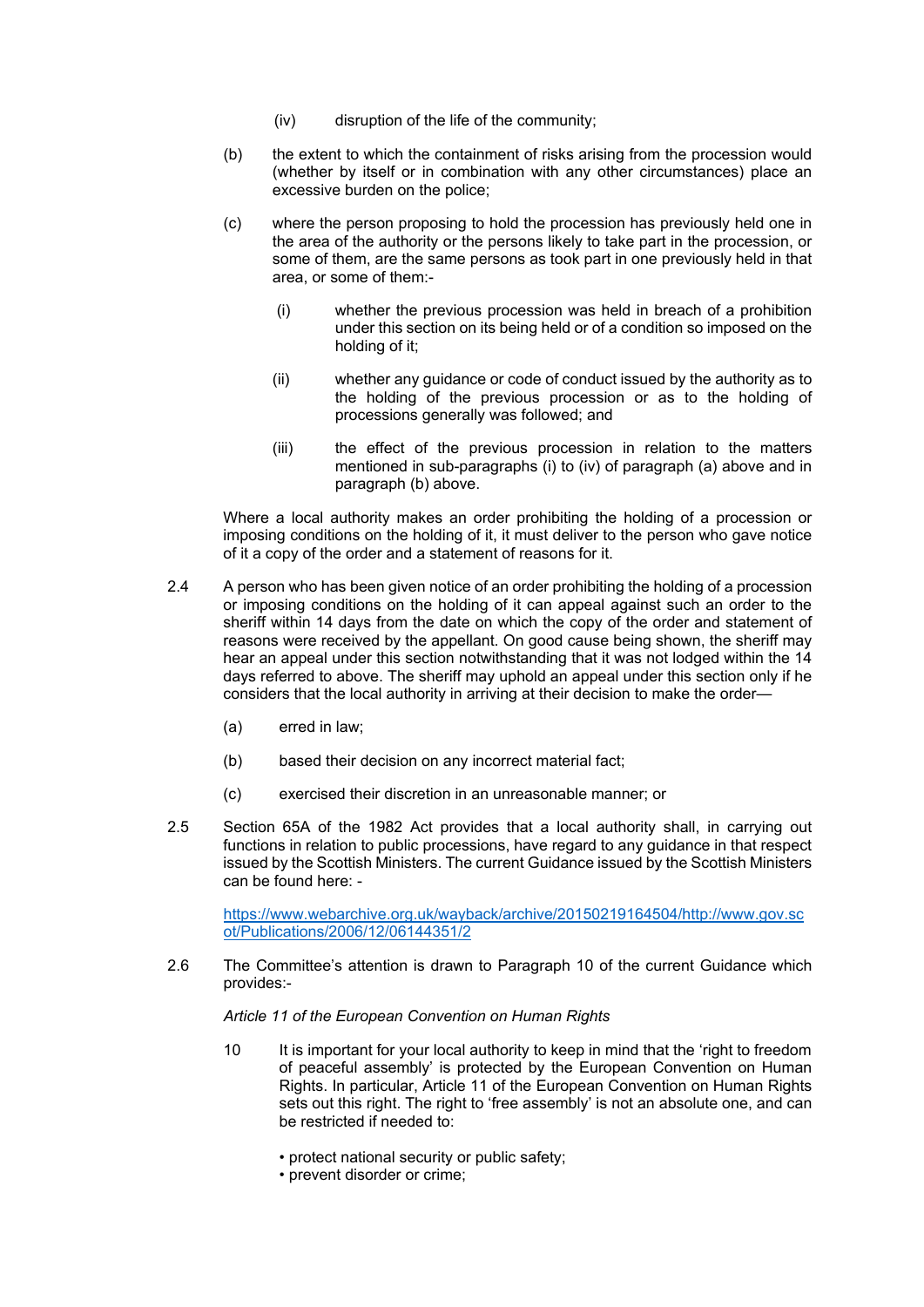- protect health or morals; or
- protect the rights and freedom of others.

The restriction to be placed on the right to free assembly must also be in proportion so it is compatible with Article 11 of the Convention.

### **3. REPORT**

- 3.1 The Council has received a notice of public procession in accordance with Section 62 of the 1982 Act in connection with a proposed public procession to take place in Arbroath on 2 April 2022. The details of the proposed public procession are set out in **Appendix 1** to this report.
- 3.2 The Committee is required to consider the notice and determine whether:
	- (i) to make no order in respect of the notice,
	- (ii) to make an order in respect of the notice imposing conditions on the holding of the procession to which the notice relates and state reasons for doing so; or
	- (iii) to make an order in respect of the notice prohibiting the holding of the procession and state reasons for doing so.
- 3.3 The Committee will be aware that there have been various restrictions in place across Scotland since the beginning of the COVID-19 Pandemic. Currently, and from 26 December 2021, there is a capacity restriction of 500 in respect of outdoor live events. There is no certainty as to what restrictions, if any, will be in place on 2 April 2022. If the Committee is minded in principle to make no order prohibiting the procession, it is recommended that the Committee consider imposing a Condition with the effect of clarifying that if there are national restrictions in place for mass gatherings then such restrictions will override any decision by this Committee. Such a condition has been set out within **Appendix 2** for the Committee's consideration**.**
- 3.4 The organisers have completed a Risk Assessment in relation to the proposed procession and this is attached at **Appendix 3** to the Report (personal information redacted).

**REPORT AUTHOR:** David Thompson, Manager – Legal Team 1

**EMAIL DETAILS:**[LEGDEM@angus.gov.uk](mailto:LEGDEM@angus.gov.uk)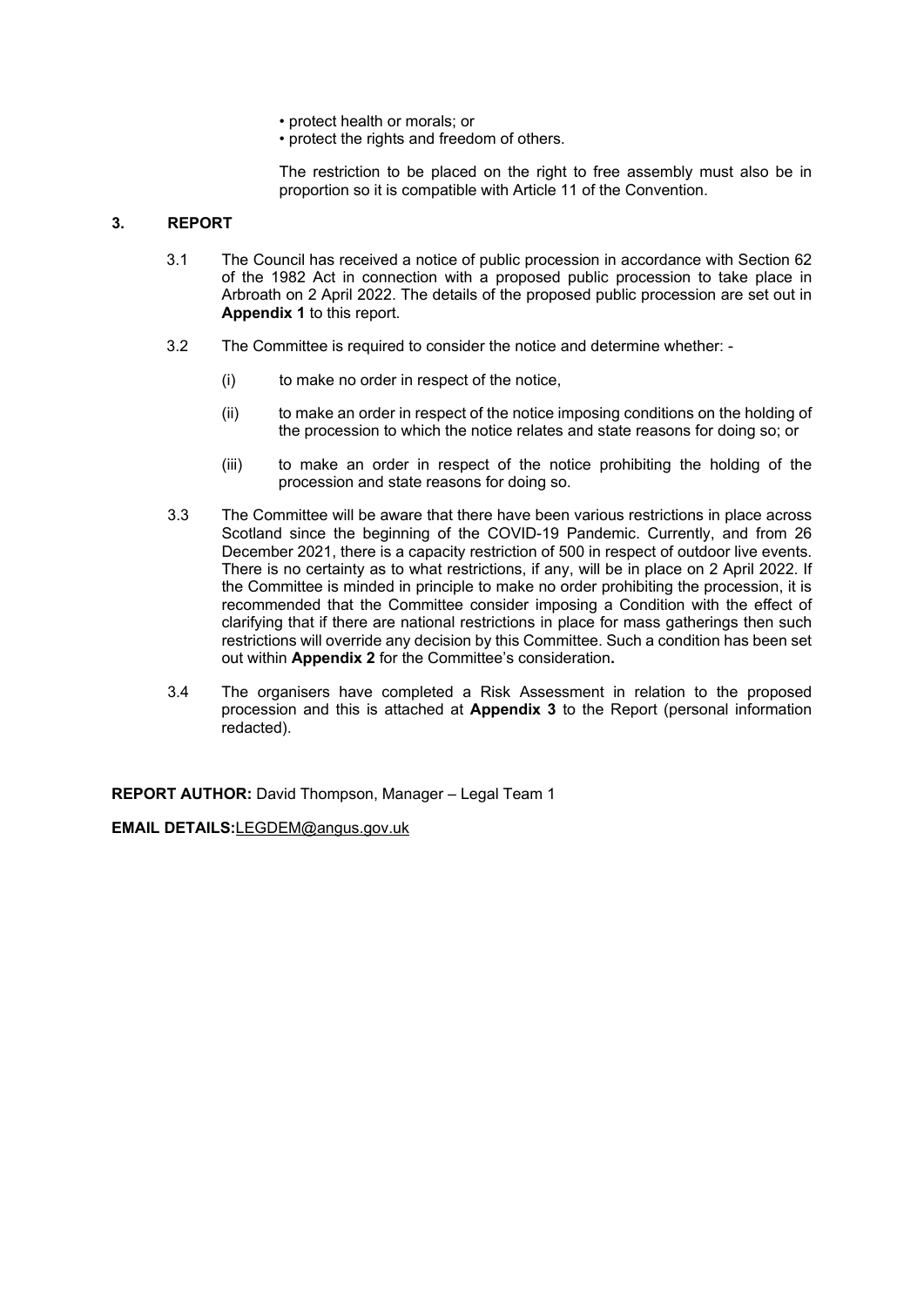### **APPENDIX 1 TO REPORT NO 3/22**

### **CIVIC LICENSING COMMITTEE – 13 JANUARY 2022**

(a) Organiser: Bob Fotheringham

### **Organisation: All Under One Banner**

Date and Time of Procession: 2 April 2022, 12.30pm

Route: Inchcape Park, A92, East Grimsby St, Ladybridge St, High St, Hamilton Green, Abbey St, West Abbey St, Hill Terrace, Hill Rd, Kings Drive, Victoria Park

Estimated number of participants: 10,000

Vehicles: None

Details of Stewarding: Experienced Steward Team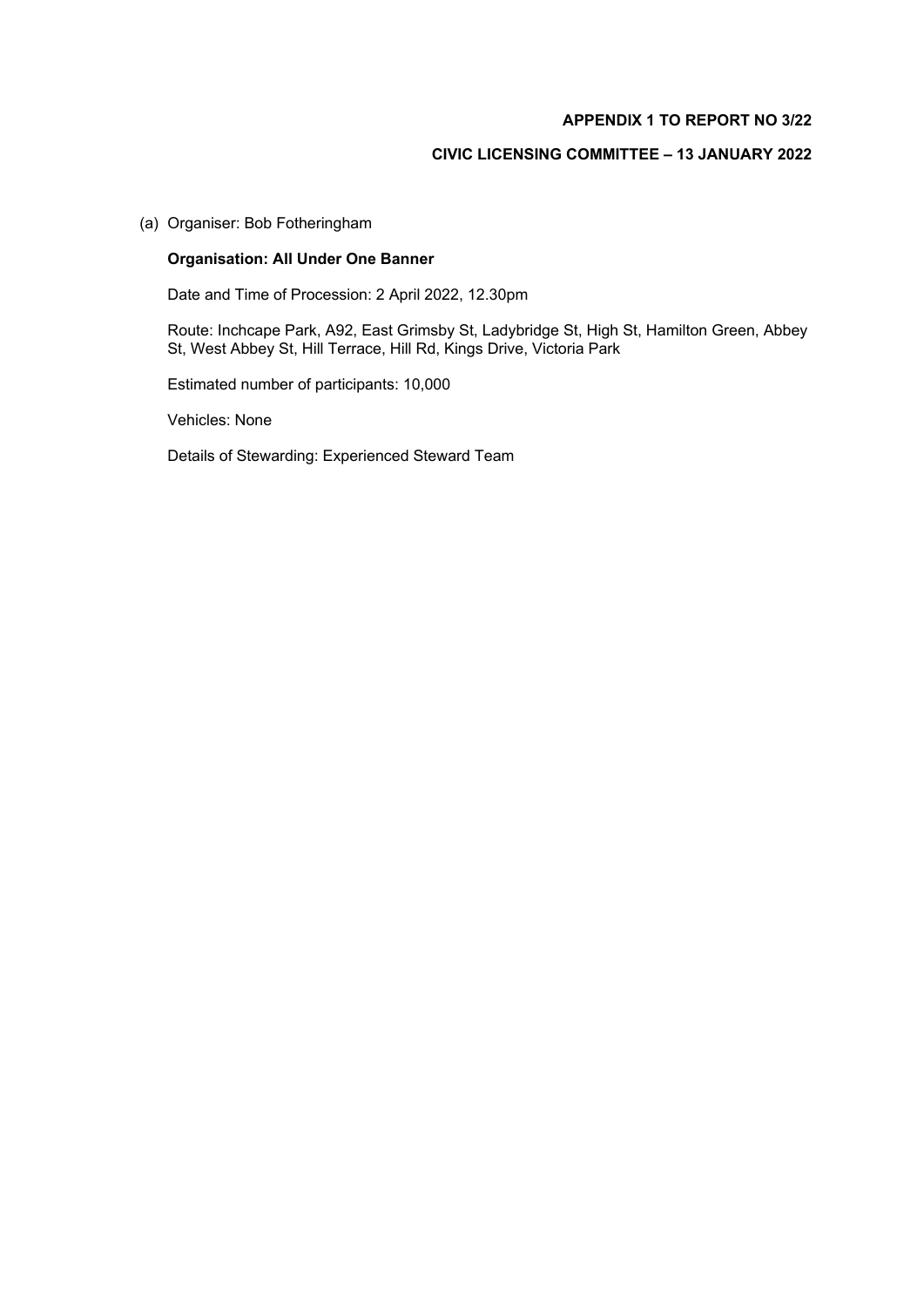### **APPENDIX 2 TO REPORT NO 3/22**

### **CIVIC LICENSING COMMITTEE – 13 JANUARY 2022**

### **CONDITION**

The procession will only be allowed where permitted by, and in accordance with, legislation, regulations and directions of the UK and Scottish Governments relative to the COVID – 19 pandemic, whether relating to the protection of public health, restrictions of mass gatherings, requirement for social distancing or otherwise. For the avoidance of doubt, the legislation, regulations and directions of the UK and Scottish Governments relative to the COVID – 19 pandemic shall override any conditions contained in this document should they be in conflict.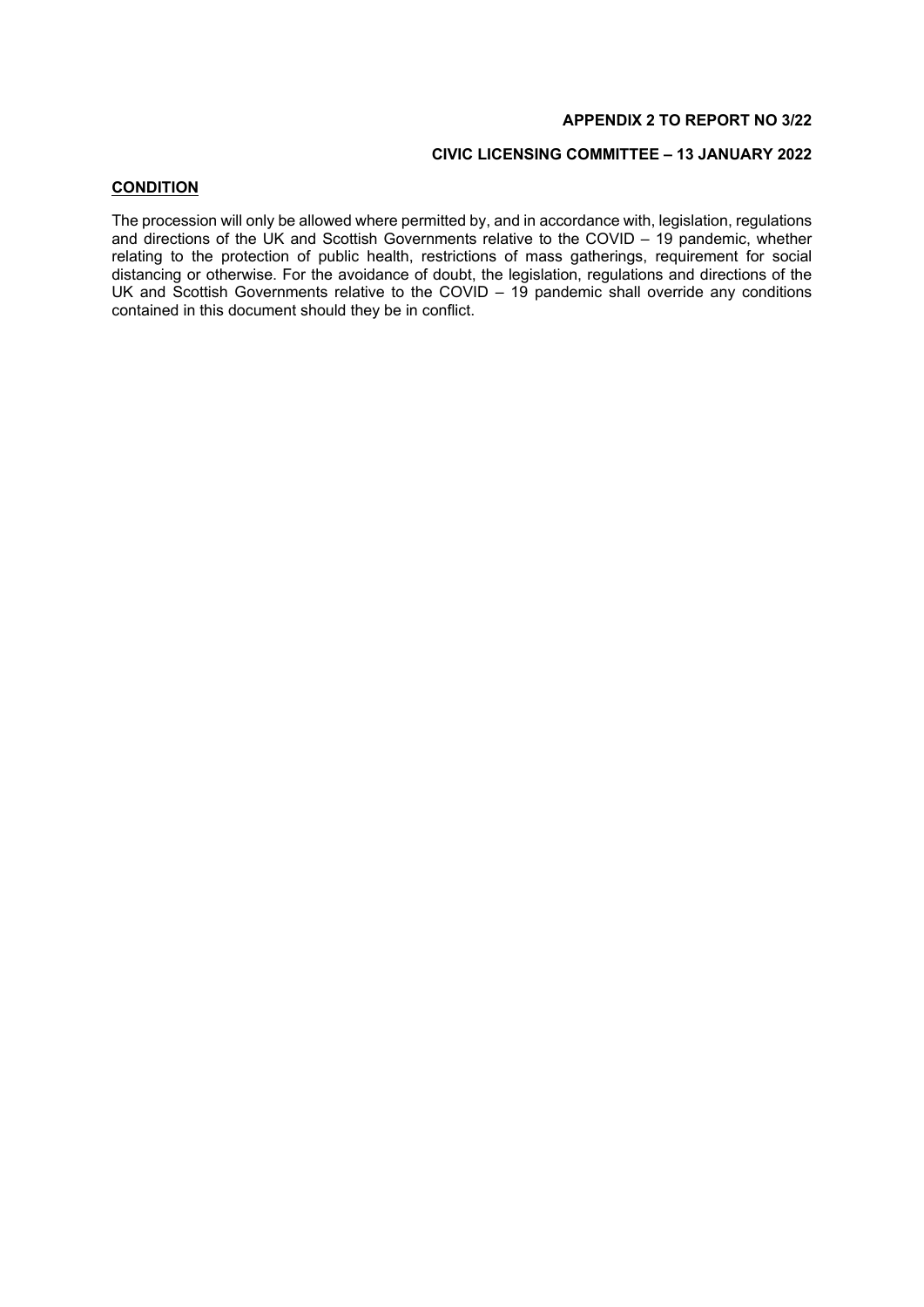### **APPENDIX 3 TO REPORT NO 3/22**

## **CIVIC LICENSING COMMITTEE – 13 JANUARY 2022**

### **ANGUS COUNCIL**

### **CIVIC GOVERNMENT (SCOTLAND) ACT 1982**

### **PUBLIC PROCESSIONS**

RISK ASSESSMENT FORM TO BE COMPLETED BY PROCESSION ORGANISERS SECTION ONE

### **Section One**

Your Name Bob Fotheringham\_\_\_\_\_\_\_\_\_\_\_\_\_\_\_\_\_\_\_\_\_\_\_\_\_\_\_

Address

Tel No. \_\_\_\_\_\_\_\_\_\_\_\_\_\_\_\_\_\_\_\_\_\_\_\_\_\_\_\_\_\_\_\_\_\_\_\_\_\_\_\_\_\_\_\_\_\_\_\_\_\_\_

Mobile No.

E-mail Address

Date of Procession 2 April 202 Time 12.30pm

Proposed Route:

Inchcape Park, A92, East Grimsby street, Ladybridge Street, High Street, Hamilton Green, Abbey Street, West Abbey Street, Hill Terrace, Hill Road, Kings Drive, Victoria Park.

### General Information for the organiser:

We are asking you to fill in this risk assessment form to help us to understand what dangers and risks might be associated with holding your event. This form will take you through the most common areas of risk which we and the Police might want to raise with you. We and the Police may carry out our own assessment of risk and may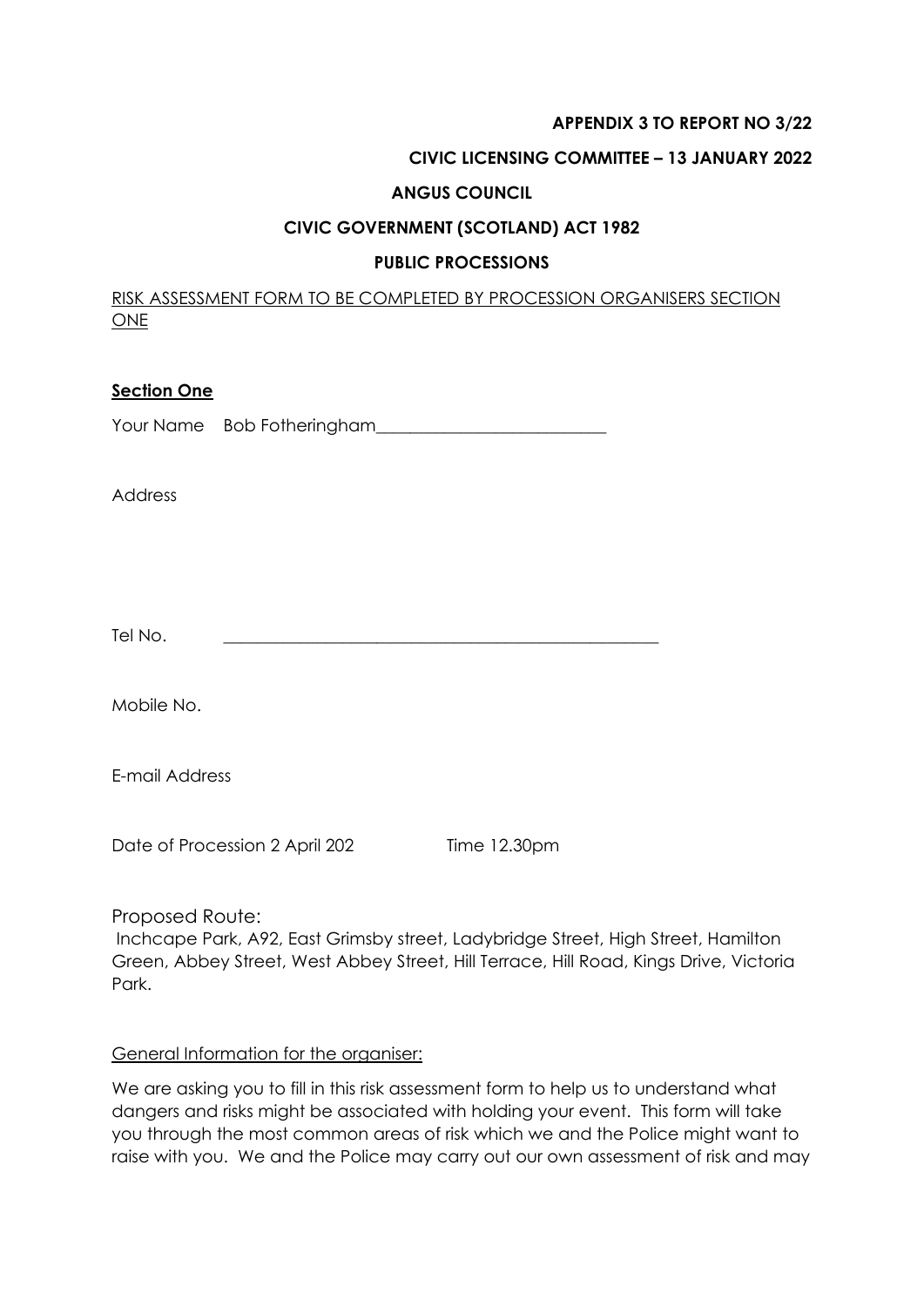want to discuss our assessment with you before any meeting is held or at the first meeting itself.

# When a risk assessment may not be needed:

We will tell you if you need to fill in this risk assessment form. You may not need to carry out a risk assessment, for example, if we consider your procession is routine or it has already been decided that the procession will carry little to no risk.

# Purpose of filling in the risk assessment form:

A risk assessment of the procession will help to –

Identify any dangers associated with holding it; evaluate the level of any known risks; decide who is at risk and in what way and how the risk to them could be reduced or removed; and decide, where other types of risk have been identified, whether it would be possible to introduce appropriate measures to allow the procession to go ahead.

# Who should be filling this form in:

It would be preferable if you were a suitably qualified person (e.g. someone who is trained in health and safety regulations). If that is not possible, someone else in the organisation with a good knowledge of the area where the march is to be held should fill it in. We will then check the form and compare it to the assessment of risk which we and the Police may be carrying out.

# How to fill in the form:

You should work your way through the form section by section. If there are parts to sections which you cannot fill in, you should contact the person named at the end of the form. If your overall assessment shows that there is a high risk associated with holding the procession, you should get in touch as soon as possible to discuss if we can find solutions to reduce or remove the risk. Once we have considered the notification, the risk assessment and all other evidence, we may contact you to hold a meeting.

# Who you should send the form to:

You should send your risk assessment form, with your notification form, to the person named at the end of this form at least 28 days before you plan to hold a procession. If you cannot send your risk assessment with the notification, you should do so as soon as possible thereafter.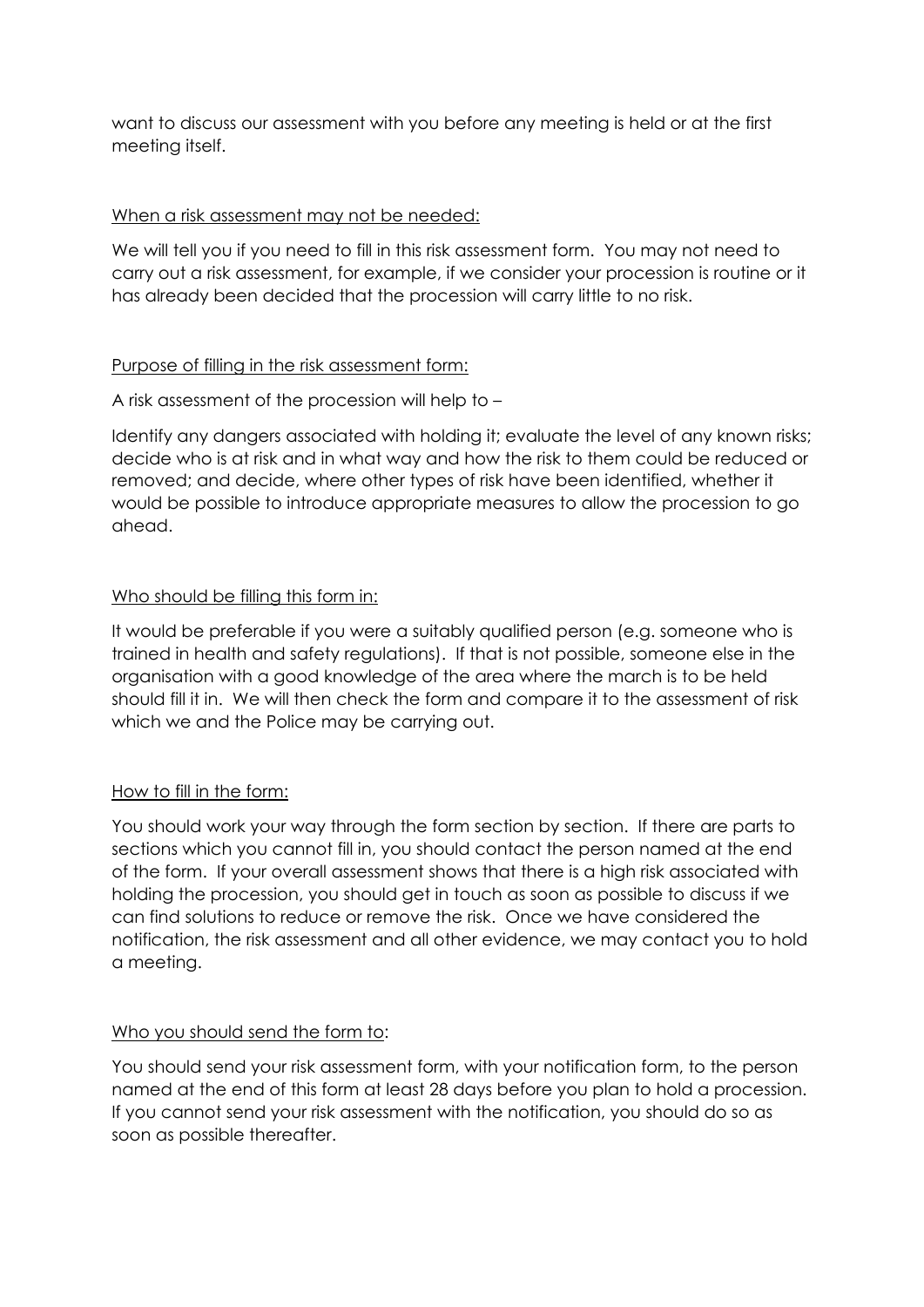## Next steps:

We will assess the risks associated with holding your procession as early as we can. You should remember to keep a copy of this form for your records and bring it with you for any meeting which we may hold. This is because we and the Police may want to raise issues with you about how your assessment compares to ours. In case there are problems, we may need further meetings.

# **Section Two Main risk assessment**

The table in this section sets out the main areas of the risk assessment. You should provide as many supporting comments as you can.

Question You must provide supporting comments in the boxes below. (Attach other pages if required).

| Is the date of your procession<br>particularly significant to the<br>organisation?                                       | The date is as close as possible to the<br>anniversary of the signing of the<br>Declaration of Arbroath, 2021 is<br>intended to be the de facto 700th<br>anniversary, given that celebrations<br>planned in 2020 were cancelled due to<br>coronavirus restrictions.                         |
|--------------------------------------------------------------------------------------------------------------------------|---------------------------------------------------------------------------------------------------------------------------------------------------------------------------------------------------------------------------------------------------------------------------------------------|
| Has your organisation marched along<br>the same route before?                                                            | <b>No</b>                                                                                                                                                                                                                                                                                   |
| Are there enough trained stewards to<br>control the number of marchers<br>expected?                                      | Yes. Stewards are trained and many are<br>experienced, having stewarded similar<br>processions before.                                                                                                                                                                                      |
| Have there been any difficulties or<br>tensions in the recent past with holding<br>this procession?                      | No. This procession has not been held<br>before. We do not envisage any issues.                                                                                                                                                                                                             |
| Please assess the level of risk there may<br>be to public safety. (Please also say<br>whether the risk is low, or high). | The risk is assessed as Low. This is a result<br>of the nature of those participating,<br>with large numbers of families and older<br>people, the experience of the<br>organisers and stewards and the careful<br>preparation with local groups, Police<br>Scotland and the local authority |
| Please assess any risk to public order.<br>Please also say whether the risk is low, or<br>high).                         | Risk to public order is assessed as Low.<br>These processions usually attract a small<br>counter-demonstration. We have<br>specialist stewards who have<br>experience of stewarding the counter-                                                                                            |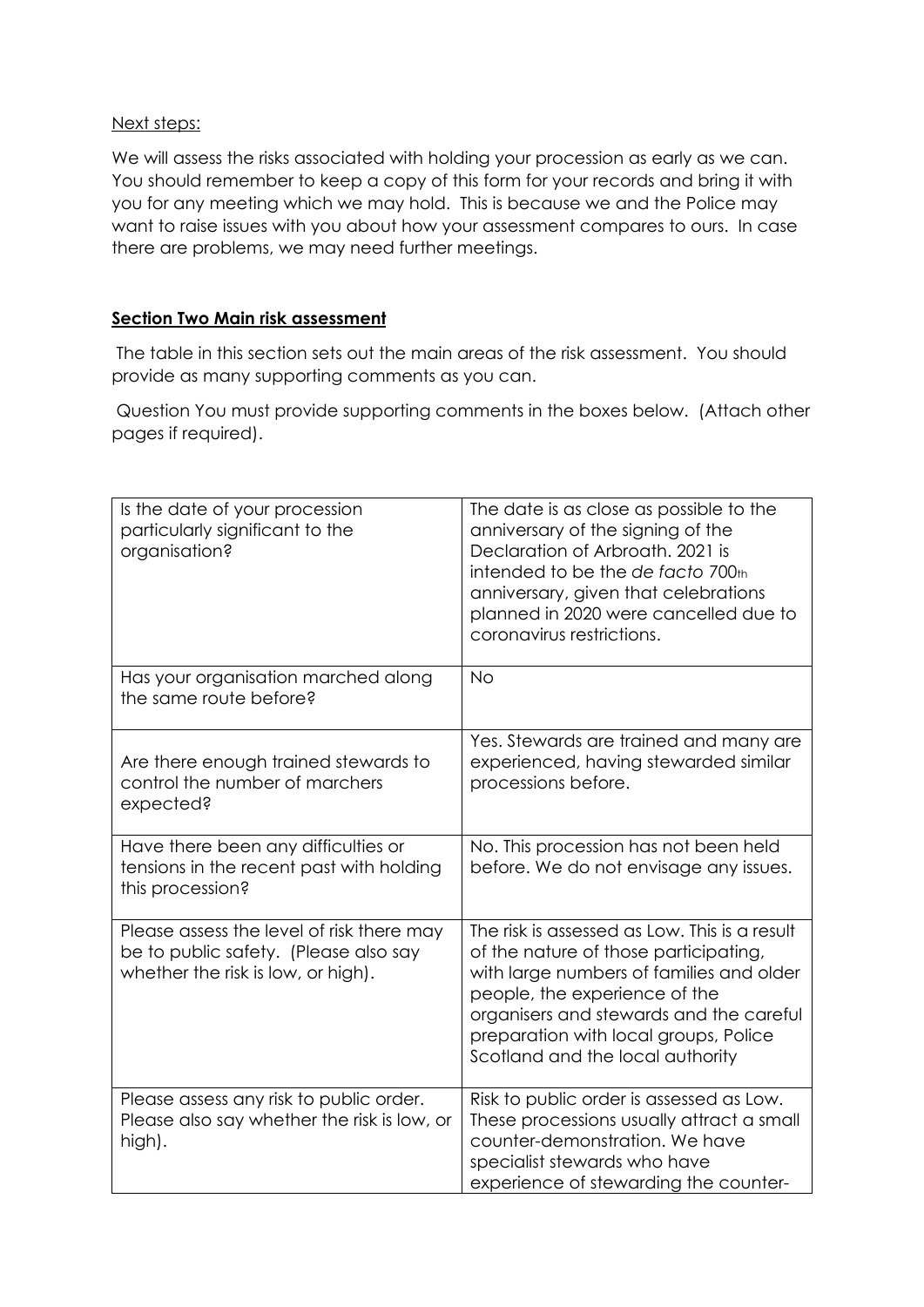|                                                                                                                                                                                           | demonstration and have agreed<br>protocols in place with Police Scotland.<br>There has been no risk to public order at<br>previous processions.                                                                                                                                                                                      |
|-------------------------------------------------------------------------------------------------------------------------------------------------------------------------------------------|--------------------------------------------------------------------------------------------------------------------------------------------------------------------------------------------------------------------------------------------------------------------------------------------------------------------------------------|
| Please assess the risk of damage to<br>property. (Please also say whether the<br>risk is low, or high).                                                                                   | Risk of damage to property is assessed<br>as Low. There has been no damage to<br>property at previous processions and<br>we do not anticipate that changing.<br>This is a result of the nature of those<br>participating, with large numbers of<br>families and older people.                                                        |
| Please assess the risk of disruption to<br>local business, the community or<br>shoppers and traffic from holding the<br>procession. Please also say whether the<br>risk is low, or high). | Our experience is that these processions<br>increase the amount of local business<br>on the day of the procession. Traffic will<br>necessarily be disrupted for a short<br>period while the procession passes<br>however such disruption will be<br>temporary and carefully managed with<br>Police Scotland and the local authority. |
| Taking account of all the information in<br>this table, what is your opinion of the<br>overall risk of holding the procession? Is<br>it low, or high?                                     | On the basis of the assessments given<br>above, we assess the risk as low.                                                                                                                                                                                                                                                           |

# **Section Three**

This section details other information which you should consider as part of a general assessment of the procession. You should assess the following –

| At the end of the march, what are your<br>arrangements for getting marchers to<br>go home?                                                                 | The intention is that at the end of the<br>procession there will be a rally with<br>speakers and performers. Once the rally<br>is complete, those attending will be<br>invited to leave. In our experience that<br>is what happens. |
|------------------------------------------------------------------------------------------------------------------------------------------------------------|-------------------------------------------------------------------------------------------------------------------------------------------------------------------------------------------------------------------------------------|
| Are you organising any other social<br>events at the end of the march?<br>(Please give details of what these are).<br>And will you need a Police presence? | As indicated above we will organise a<br>rally with speakers and performers at<br>the end of the procession. Commonly<br>there is a small police presence at the<br>rally as would be expected at any<br>public gathering.          |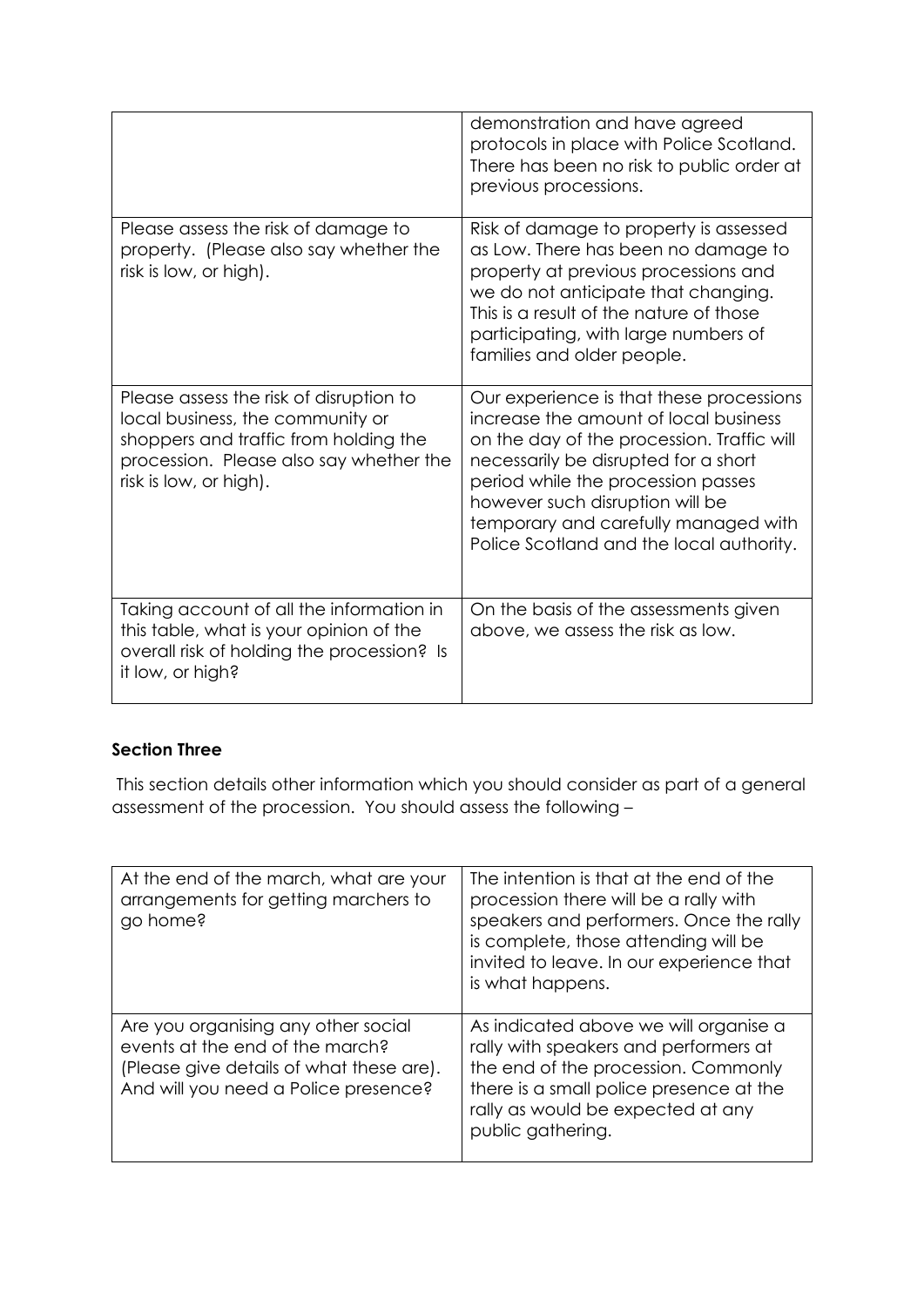| Is the proposed route shown on your<br>notification as a route that your<br>organisation commonly uses?                           | No. We have not held a procession at<br>Arbroath before.                                                                                                                                                                                                                           |
|-----------------------------------------------------------------------------------------------------------------------------------|------------------------------------------------------------------------------------------------------------------------------------------------------------------------------------------------------------------------------------------------------------------------------------|
| Have you taken out insurance to help<br>cover for any risks arising from the<br>procession?                                       | No. It is not possible to purchase PI<br>insurance for a procession. It may be<br>possible to obtain PI insurance for the<br>rally however that depends on the<br>precise arrangement for the rally, which<br>have not yet been determined.                                        |
| What is your assessment of the risks to<br>marchers if the route passes through<br>communities which may be against the<br>march? | We are not aware of any communities<br>which are against the procession. Very<br>nearly 50% of the voters of Angus voted<br>SNP at the last General Election. Nearly<br>50% of the voters of Angus South and<br>Angus North and Mearns voted SNP at<br>the last Scottish Election. |
| Do you have enough security in place<br>for any coaches and other vehicles?                                                       | Yes. Secure arrangements for coaches<br>will be discussed and agreed in<br>advance with the local authority and<br>Police Scotland.                                                                                                                                                |
| Have you assessed what other priorities<br>there may be in the area on the day of<br>the march?                                   | Yes.                                                                                                                                                                                                                                                                               |
| Have you considered the effect on the<br>community as a whole if the march<br>went ahead?                                         | Yes. This procession is expected to have<br>a positive effect on the community as a<br>whole.                                                                                                                                                                                      |
| Could you combine this procession with<br>other similar events in the area? If not,<br>why not?                                   | There are no other similar processions<br>planned for the area.                                                                                                                                                                                                                    |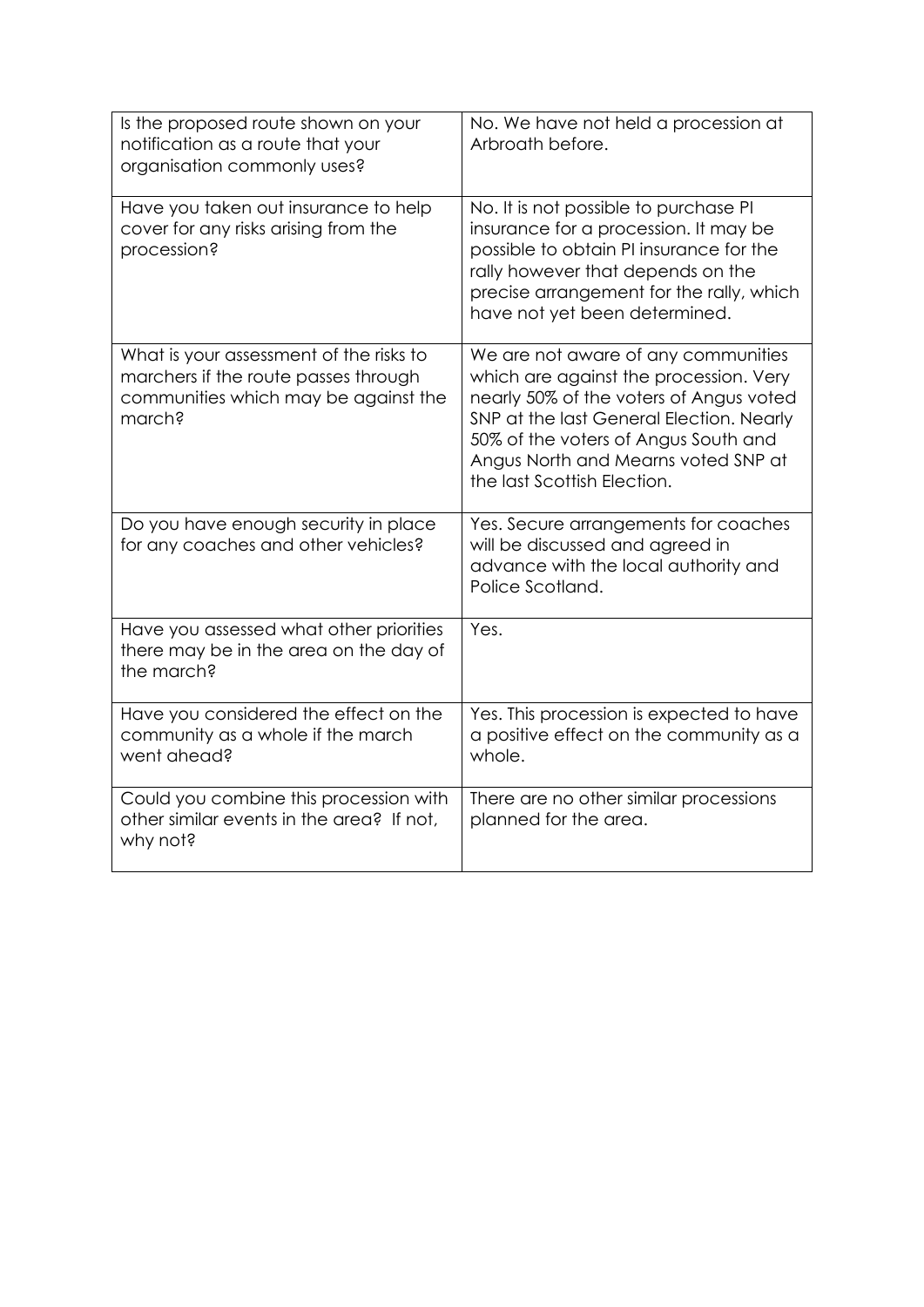# **Section Four**

Final assessment

| If the local authority is holding a meeting, I would like to raise the following points<br>about this risk assessment. |
|------------------------------------------------------------------------------------------------------------------------|
| >                                                                                                                      |
|                                                                                                                        |
| >                                                                                                                      |
| >                                                                                                                      |
|                                                                                                                        |
| >                                                                                                                      |
| >                                                                                                                      |

Please provide any other supporting comments in the box below.